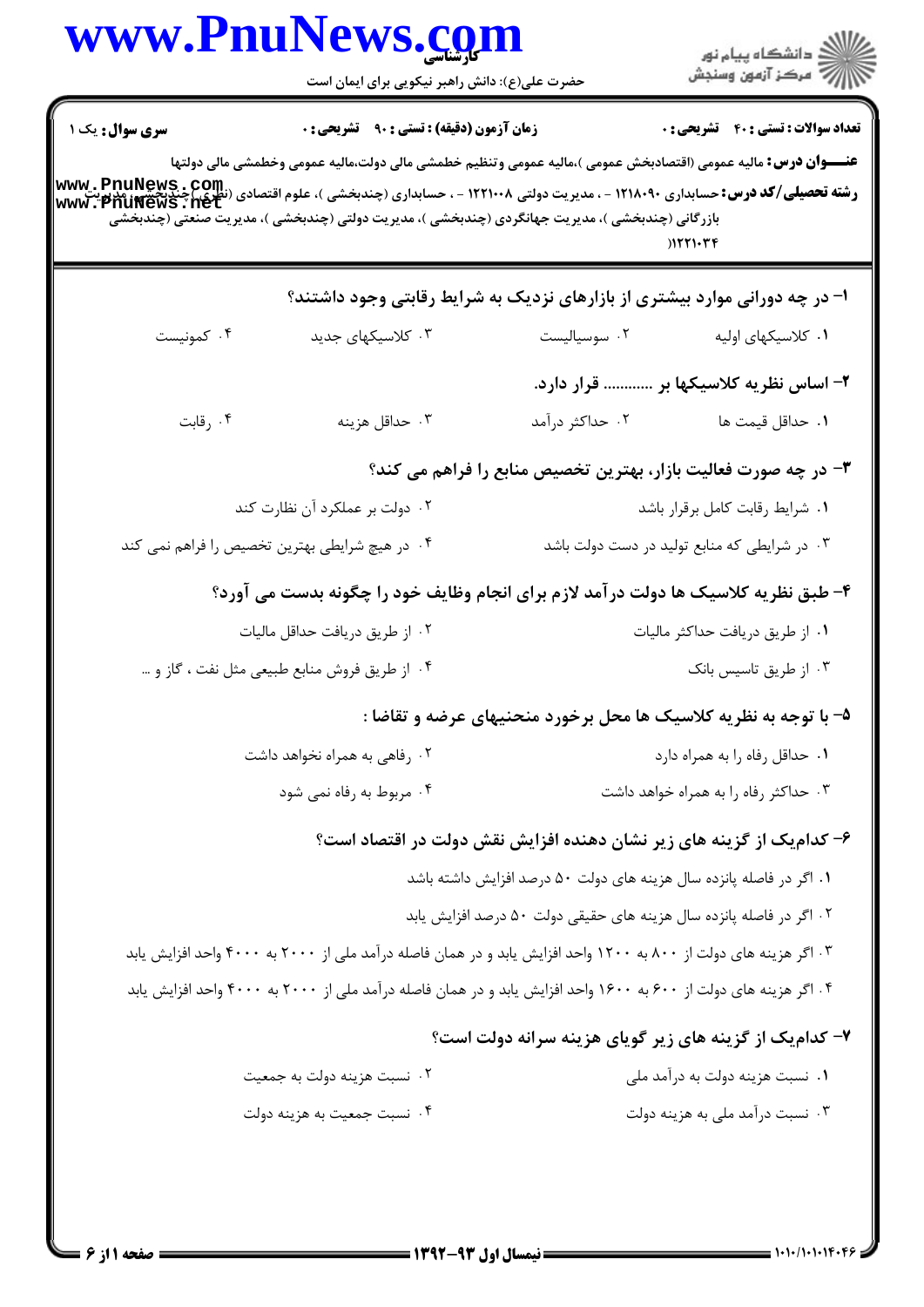| www.PnuNews.com                                                                                                                                                    | حضرت علی(ع): دانش راهبر نیکویی برای ایمان است                                                                                                                                                                                                                                  |                                                                                          | ڪ دانشڪاه پيام نور<br>پ <sup>س</sup> مرڪز آزمون وسنڊش                                |
|--------------------------------------------------------------------------------------------------------------------------------------------------------------------|--------------------------------------------------------------------------------------------------------------------------------------------------------------------------------------------------------------------------------------------------------------------------------|------------------------------------------------------------------------------------------|--------------------------------------------------------------------------------------|
| سری سوال: ۱ یک<br><b>رشته تحصیلی/کد درس:</b> حسابداری ۱۲۱۸۰۹۰ - ، مدیریت دولتی ۱۲۲۱۰۰۸ - ، حسابداری (چندبخشی )، علوم اقتصادی (نظری) چندبخش<br>www ، Pnuflews ، Het | <b>زمان آزمون (دقیقه) : تستی : ۹۰٪ تشریحی : 0</b><br><b>عنــــوان درس:</b> مالیه عمومی (اقتصادبخش عمومی )،مالیه عمومی وتنظیم خطمشی مالی دولت،مالیه عمومی وخطمشی مالی دولتها<br>بازرگانی (چندبخشی )، مدیریت جهانگردی (چندبخشی )، مدیریت دولتی (چندبخشی )، مدیریت صنعتی (چندبخشی |                                                                                          | <b>تعداد سوالات : تستي : 40 ٪ تشريحي : 0</b>                                         |
|                                                                                                                                                                    |                                                                                                                                                                                                                                                                                |                                                                                          | ۸– خرید نهاده ها بوسیله بخش عمومی                                                    |
|                                                                                                                                                                    | ۰۲ جزء هزینه های سرمایه ای به حساب می آید                                                                                                                                                                                                                                      |                                                                                          | ۰۱ جزء هزینه های انتقالی به حساب می آید<br>۰۳ جزء هزینه های تمام شدنی به حساب می آید |
|                                                                                                                                                                    | ۰۴ جزء هزینه های تمام نشدنی به حساب می آید                                                                                                                                                                                                                                     |                                                                                          |                                                                                      |
|                                                                                                                                                                    | ۹- کدام یک از هزینه های زیر را اگر دولت انجام دهد موجب جابجایی منابع از بخش های دیگر به بخش دولتی <u>نمی</u>                                                                                                                                                                   |                                                                                          | شود؟                                                                                 |
|                                                                                                                                                                    | ۰۲ سرمایه گذاری در ایجاد راه ها                                                                                                                                                                                                                                                |                                                                                          | ۰۱ خرید نیروی کار                                                                    |
|                                                                                                                                                                    | ۰۴ هزینه های تمام شدنی                                                                                                                                                                                                                                                         |                                                                                          | ۰۳ پرداخت به بیکاران                                                                 |
|                                                                                                                                                                    | +۱- در کدام یک از گزینه های زیر دولت بیشترین نقش و دخالت را در اقتصاد ایفا می کند؟                                                                                                                                                                                             |                                                                                          |                                                                                      |
|                                                                                                                                                                    | ۰۲ کلاسیک                                                                                                                                                                                                                                                                      |                                                                                          | ۰۱ اقتصاد آزاد                                                                       |
|                                                                                                                                                                    | ۰۴ کشورهای صنعتی متکی به اقتصاد آزاد                                                                                                                                                                                                                                           |                                                                                          | ۰۳ کمونیست                                                                           |
|                                                                                                                                                                    | 1۱– کدامیک از اقتصاد دانان زیر بر این باور است که در مرحله ابتدایی رشد و توسعه اقتصادی هزینه های سرمایه                                                                                                                                                                        | گذاری دولت نسبت به سرمایه گذاری کل جامعه رشد بیشتری دارد؟                                |                                                                                      |
| ۰۴ آدام اسمیت                                                                                                                                                      | ستو $\cdot$ ۳ . رستو                                                                                                                                                                                                                                                           | ۰۲ ريکاردو                                                                               | ٠١ وايزمن                                                                            |
|                                                                                                                                                                    | ۱۲-طبق نظریه ماسگریو در کدامیک از مراحل رشد اقتصادی نسبت هزینه های سرمایه گذاری اجتماعی به هزینه                                                                                                                                                                               |                                                                                          | سرمایه گذاری کل افزایش می یابد؟                                                      |
| ۰۴ مرحله ابتدایی رشد                                                                                                                                               | ۰۳ مرحله تولید انبوه                                                                                                                                                                                                                                                           | ۰۲ مرحله مصرف انبوه                                                                      | ٠١ مرحله بلوغ                                                                        |
|                                                                                                                                                                    | ۱۳– کدام یک از گزینه های زیر نشان دهنده نظریه واگنر در مورد رشد و توسعه اقتصادی است؟                                                                                                                                                                                           |                                                                                          |                                                                                      |
|                                                                                                                                                                    |                                                                                                                                                                                                                                                                                | ۰۱ با افزایش درآمدهای سرانه در یک اقتصاد، اندازه نسبی بخش عمومی کاهش خواهد یافت.         |                                                                                      |
|                                                                                                                                                                    | ۰۲ عوامل موثر تعیین کننده رشد نسبی بخش خصوصی به درآمد ناخالص ملی بر حسب عوامل غیر اقتصادی است.                                                                                                                                                                                 |                                                                                          |                                                                                      |
|                                                                                                                                                                    |                                                                                                                                                                                                                                                                                | ۰۳ اگر درآمد ناخالص ملی کاهش یابد، هزینه های دولت افزایش می یابد.                        |                                                                                      |
|                                                                                                                                                                    |                                                                                                                                                                                                                                                                                | ۰۴ با افزایش درآمد ناخالص ملی، هزینه های دولت با نرخ بیشتری از درآمد ملی افزایش می یابد. |                                                                                      |
|                                                                                                                                                                    |                                                                                                                                                                                                                                                                                | ۱۴- هزینه های عمومی برای آموزش ، فرهنگ ، بهداشت و خدمات رفاهی ،                          |                                                                                      |
|                                                                                                                                                                    | ۰۲ از نظر واگنر دارای کشش درآمدی زیادی هستند.                                                                                                                                                                                                                                  | ۰۱ از نظر واگنر دارای کشش درآمدی نسبتا کمی هستند.                                        |                                                                                      |
|                                                                                                                                                                    | ۰۴ از نظر ماسگریو دارای کشش متقاطع زیادی هستند.                                                                                                                                                                                                                                | ۰۳ از نظر ماسگریو دارای کشش تقاضای بسیار کمی هستند.                                      |                                                                                      |
| <b>ـــ صفحه 2 از 6</b>                                                                                                                                             |                                                                                                                                                                                                                                                                                |                                                                                          |                                                                                      |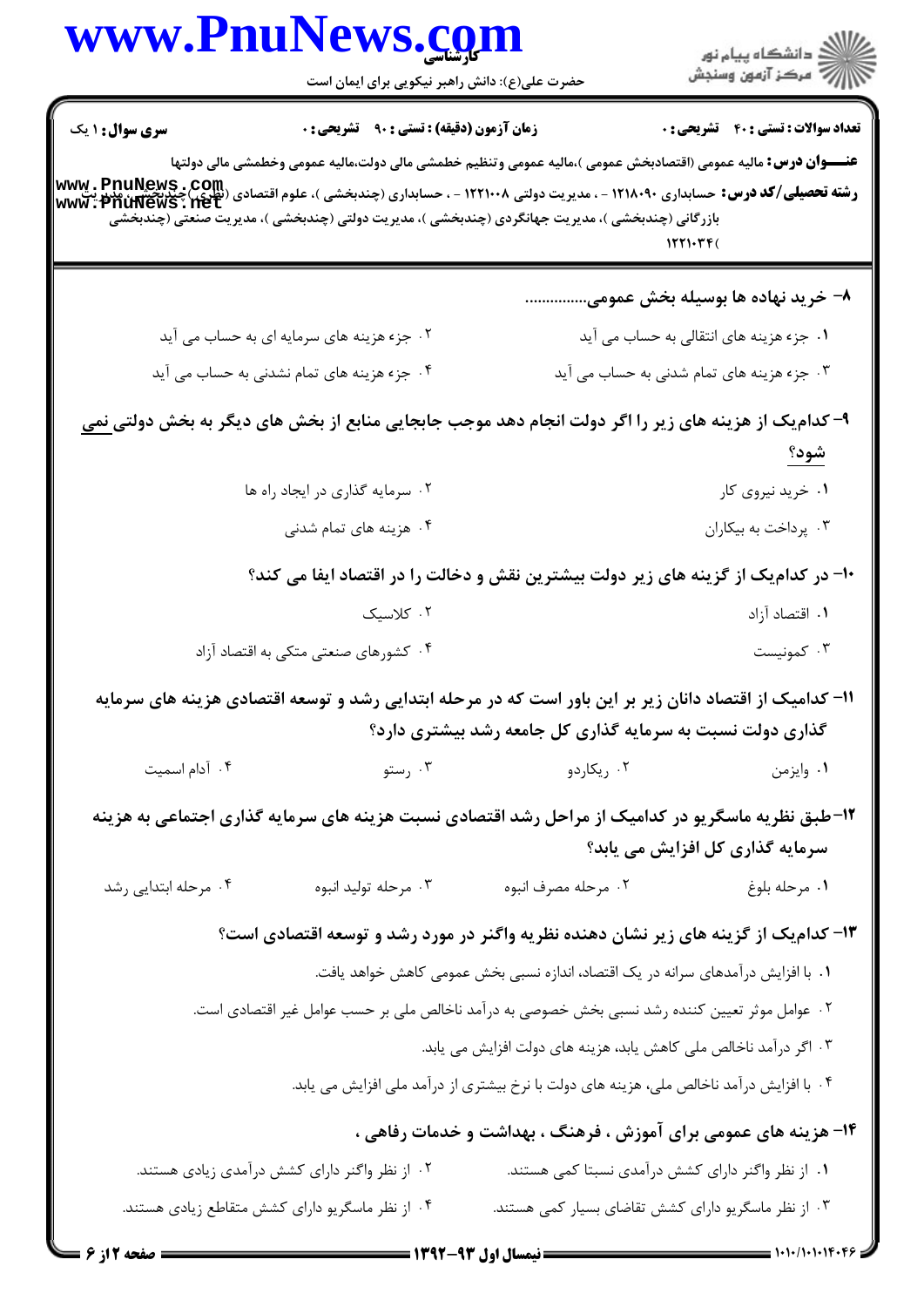| www.PnuNews.com                                                                                                                                                                                                                                                                                                                        |                                                                                                                        |
|----------------------------------------------------------------------------------------------------------------------------------------------------------------------------------------------------------------------------------------------------------------------------------------------------------------------------------------|------------------------------------------------------------------------------------------------------------------------|
| حضرت علی(ع): دانش راهبر نیکویی برای ایمان است                                                                                                                                                                                                                                                                                          | )<br>  دانشگاه پيام نور<br>    درکز آزمون وسنجش                                                                        |
| <b>سری سوال :</b> ۱ یک<br>زمان آزمون (دقیقه) : تستی : ۹۰٪ تشریحی : ۰                                                                                                                                                                                                                                                                   | <b>تعداد سوالات : تستی : 40 قشریحی : 0</b>                                                                             |
|                                                                                                                                                                                                                                                                                                                                        | <b>عنــــوان درس:</b> مالیه عمومی (اقتصادبخش عمومی )،مالیه عمومی وتنظیم خطمشی مالی دولت،مالیه عمومی وخطمشی مالی دولتها |
| رشته تحصیلی/کد درس: حسابداری ۱۲۱۸۰۹۰ - ، مدیریت دولتی ۱۲۲۱۰۰۸ - ، حسابداری (چندبخشی )، علوم اقتصادی (نظری)چندبخش<br>Www ، Pnuflews ، net<br>انتقلت است کلیس کشیر (منتقل است کلیست الله علی است الله علی است الله علی منتقل الله الل<br>بازرگانی (چندبخشی )، مدیریت جهانگردی (چندبخشی )، مدیریت دولتی (چندبخشی )، مدیریت صنعتی (چندبخشی |                                                                                                                        |
|                                                                                                                                                                                                                                                                                                                                        | 1571.77                                                                                                                |
|                                                                                                                                                                                                                                                                                                                                        | ۱۵– عمده مواردی که بازارها قادر به تخصیص موثر منابع نمی شوند ناشی از  است.                                             |
| ۰۲ پیامدهای خارجی و کالاهای خصوصی                                                                                                                                                                                                                                                                                                      | ۰۱ قیمت گذاری بر اساس هزینه نهایی                                                                                      |
| ۰۴ کالاهای خصوصی و عمومی                                                                                                                                                                                                                                                                                                               | ۰۳ پی آمدهای خارجی و کالا های عمومی                                                                                    |
|                                                                                                                                                                                                                                                                                                                                        | ۱۶- بر اساس نظر ساموئلسون برای کالاها و خدمات عمومی                                                                    |
|                                                                                                                                                                                                                                                                                                                                        | ۰۱ منحنی تقاضای کل از جمع عمودی منحنی های تقاضای تک تک اشخاص بدست می آید.                                              |
|                                                                                                                                                                                                                                                                                                                                        | ۰۲ منحنی تقاضای کل از جمع افقی منحنی های تقاضای تک تک اشخاص بدست می آید.                                               |
|                                                                                                                                                                                                                                                                                                                                        | ۰۳ منحنی عرضه بازار از جمع افقی منحنی های عرضه تک تک بنگاهها بدست می آید.                                              |
|                                                                                                                                                                                                                                                                                                                                        | ۰۴ منحنی تقاضای کل قابل محاسبه نمی باشد.                                                                               |
|                                                                                                                                                                                                                                                                                                                                        | <b>۱۷- یکی از روش های داخلی کردن هزینه خارجی:</b>                                                                      |
| ۰۲ پرداخت خسارت به زیان دیده است.                                                                                                                                                                                                                                                                                                      | ۰۱ كاهش هزينه توليد است.                                                                                               |
| ۰۴ دریافت مالیات برابر با هزینه داخلی است                                                                                                                                                                                                                                                                                              | ۰۳ پرداخت مالیات برابر با هزینه داخلی است                                                                              |
|                                                                                                                                                                                                                                                                                                                                        | ۱۸- هزینه نهایی استفاده از کالای عمومی خالص چقدر است؟                                                                  |
| ۰۲ کوچکتر از صفر است.                                                                                                                                                                                                                                                                                                                  | ۰۱ صفر است.                                                                                                            |
| ۰۴ به میزان افرادی است که از آن استفاده می کنند.                                                                                                                                                                                                                                                                                       | ۰۳ صفر بعلاوه استفاده كننده جديد.                                                                                      |
|                                                                                                                                                                                                                                                                                                                                        | 1۹- ضریب جینی                                                                                                          |
| ۰۲ بین صفر و بی نهایت است                                                                                                                                                                                                                                                                                                              | ۰۱ بین یک و بی نهایت است                                                                                               |
| ۰۴ بین صفر و یک است                                                                                                                                                                                                                                                                                                                    | ۰۳ بین منفی یک و مثبت یک است                                                                                           |
| ۲۰- از دیدگاه نظریه های اقتصادی، نظریه ای که توزیع عادلانه در آمد را بیان و طرح می کند کدامیک از گزینه های                                                                                                                                                                                                                             |                                                                                                                        |
|                                                                                                                                                                                                                                                                                                                                        | زير است؟                                                                                                               |
| ۰۲ منحنی لورنز                                                                                                                                                                                                                                                                                                                         | ۰۱ ضریب جینی                                                                                                           |
| ۰۴ هیچ نظریه ای در این مورد وجود ندارد                                                                                                                                                                                                                                                                                                 | ۰۳ نظریه پرداخت به عوامل تولید                                                                                         |
|                                                                                                                                                                                                                                                                                                                                        |                                                                                                                        |
|                                                                                                                                                                                                                                                                                                                                        |                                                                                                                        |
|                                                                                                                                                                                                                                                                                                                                        |                                                                                                                        |

 $= 1.1.11.11117.59$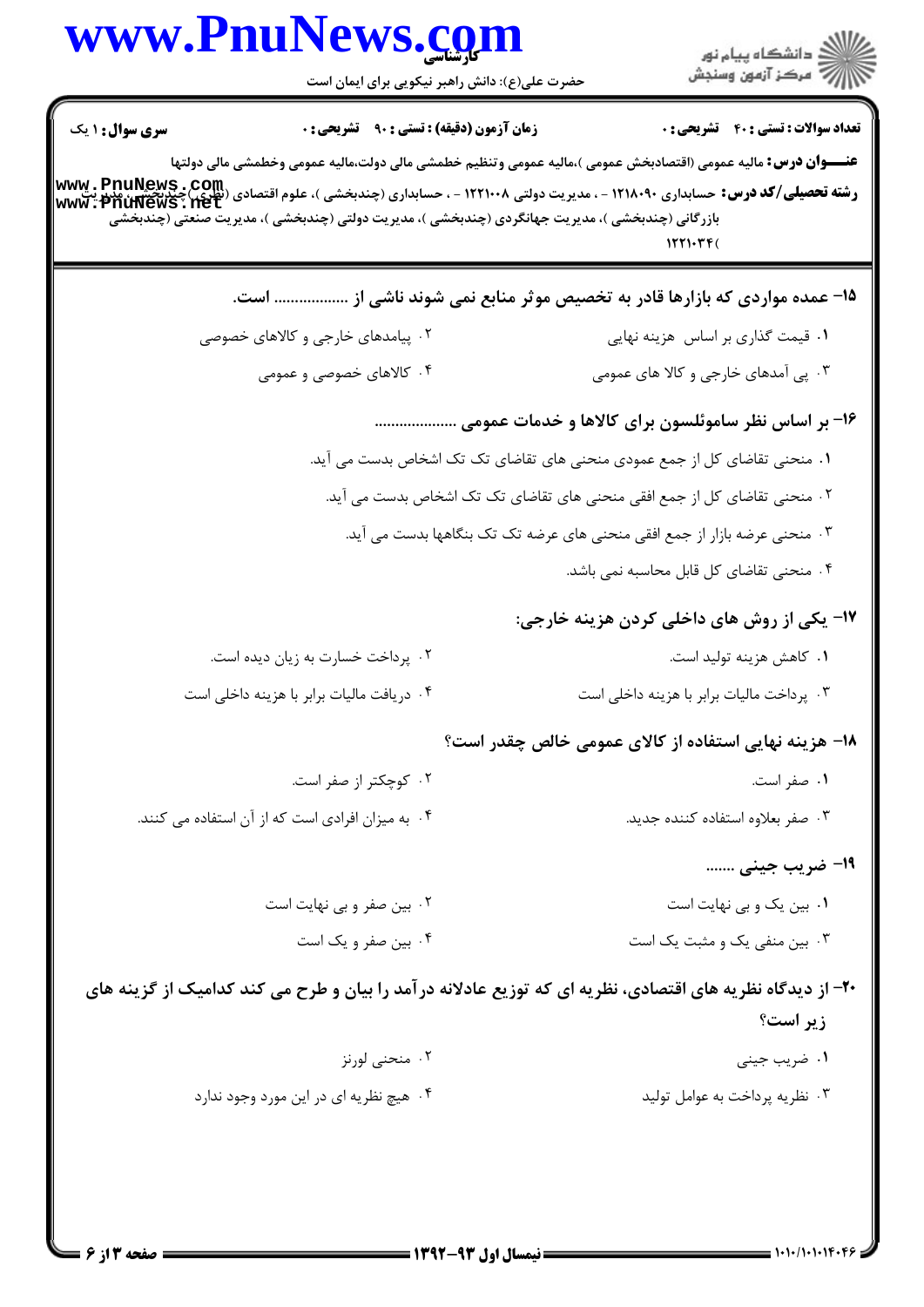| www.PnuNews.com                                                                                                                                                  | حضرت علی(ع): دانش راهبر نیکویی برای ایمان است                                                      |                                                                     | ِ<br>∭ دانشڪاه پيام نور<br>∭ مرڪز آزمون وسنڊش                                                                                      |
|------------------------------------------------------------------------------------------------------------------------------------------------------------------|----------------------------------------------------------------------------------------------------|---------------------------------------------------------------------|------------------------------------------------------------------------------------------------------------------------------------|
| <b>سری سوال :</b> ۱ یک                                                                                                                                           | زمان آزمون (دقیقه) : تستی : ۹۰٪ تشریحی : ۰                                                         |                                                                     | <b>تعداد سوالات : تستي : 40 - تشريحي : 0</b>                                                                                       |
| <b>رشته تحصیلی/کد درس:</b><br>- مسابداری ۱۲۱۸۰۹۰ - ، مدیریت دولتی ۱۲۲۱۰۰۸ - ، حسابداری (چندبخشی )، علوم اقتصادی (نظری) چندبخشی، مدیر پنج<br> www . PnuNews . net | بازرگانی (چندبخشی )، مدیریت جهانگردی (چندبخشی )، مدیریت دولتی (چندبخشی )، مدیریت صنعتی (چندبخشی    |                                                                     | <b>عنــــوان درس:</b> مالیه عمومی (اقتصادبخش عمومی )،مالیه عمومی وتنظیم خطمشی مالی دولت،مالیه عمومی وخطمشی مالی دولتها<br>۱۲۲۱۰۳۴( |
|                                                                                                                                                                  |                                                                                                    |                                                                     | <b>۳۱</b> - نظریه مطلوبیون در توزیع مجدد درآمد در چه صورت صحیح خواهد بود؟                                                          |
|                                                                                                                                                                  | ٢. غير يكسان بودن تابع مطلوبيت                                                                     |                                                                     | ٠١. يكسان بودن درآمد افراد                                                                                                         |
|                                                                                                                                                                  | ۰۴ نزولی بودن درآمد نهایی                                                                          |                                                                     | ۰۳ نزولی بودن مطلوبیت نهایی درآمد                                                                                                  |
|                                                                                                                                                                  |                                                                                                    |                                                                     | ۲۲– نظریه بوکنن (طرفدار دخالت دولت) در مورد توزیع در آمد، کدامیک از گزینه های زیر است؟                                             |
|                                                                                                                                                                  | ۰۱ یک تومان درآمد اضافی برای یک ثروتمند ارزشی کمتر از یک تومان درآمد بیشتر برای فقیر را دارد.      | ۰۲ مالیات بر درآمد صاحبان ثروت، باعث کاهش انگیزه کار آنها خواهد شد. |                                                                                                                                    |
|                                                                                                                                                                  |                                                                                                    | ۰۳ انتقال سوبسید به فقرا نمی تواند الزاما عامل کاهش کار آنها باشد.  |                                                                                                                                    |
|                                                                                                                                                                  | ۰۴ دلایلی همچون کسب مهارت، بهره مندی از بهداشت نمی تواند باعث افزایش ساعات کار افراد کم درآمد شود. |                                                                     |                                                                                                                                    |
|                                                                                                                                                                  |                                                                                                    |                                                                     | ۲۳- کدام یک از گزینه های زیر جزء حمایت های کوتاه مدت سازمان تامین اجتماعی به حساب می آید؟                                          |
|                                                                                                                                                                  | ۰۲ مستمری بازنشستگی                                                                                |                                                                     | ٠١ حمايت درماني                                                                                                                    |
|                                                                                                                                                                  | ۰۴ پرداخت مستمری از کار افتادگی                                                                    |                                                                     | ۰۳ بیمه بیکاری                                                                                                                     |
|                                                                                                                                                                  |                                                                                                    |                                                                     | ۲۴- کدام یک از گزینه های زیر معمولا مشمول نرخ های تنازلی مالیات است؟                                                               |
| ۰۴ مالیات بر ثروت                                                                                                                                                | ۰۳ مالیات بر دستمزد                                                                                | ۰۲ مالیات بر شرکت ها                                                | ٠١. ماليات بر بازار                                                                                                                |
|                                                                                                                                                                  |                                                                                                    |                                                                     | ۲۵- با توجه به نظریه مالیات مبتنی بر اصل فایده،                                                                                    |
|                                                                                                                                                                  |                                                                                                    |                                                                     | ۰۱ مالیات نسبی است                                                                                                                 |
|                                                                                                                                                                  |                                                                                                    |                                                                     | ۰۲ اثر تخصیص و توزیع درآمد مالیاتی بسیار بالا خواهد بود                                                                            |
|                                                                                                                                                                  |                                                                                                    |                                                                     | ۰۳ نرخ نهایی مالیات از نرخ متوسط مالیات بیشتر خواهد بود                                                                            |
|                                                                                                                                                                  |                                                                                                    | ۰۴ چنین نوع مالیاتی نمی تواند در توزیع مجدد درآمد نقش داشته باشد    |                                                                                                                                    |
|                                                                                                                                                                  |                                                                                                    |                                                                     | ۲۶- از نظر فیشر بهترین پایه مالیاتی کدامیک از گزینه های زیر است؟                                                                   |
| ۰۴ مالیات بر سود                                                                                                                                                 | ۰۳ مالیات بر مصرف                                                                                  | ۰۲ مالیات بر ثروت                                                   | ۰۱ مالیات بر درآمد                                                                                                                 |
|                                                                                                                                                                  |                                                                                                    |                                                                     | ۲۷– سهم مالیات عرضه کنندگان کمتر و سهم مالیات متقاضیان بیشتر است اگر                                                               |
|                                                                                                                                                                  | ۰۲ منحنی عرضه باکشش تر باشد.                                                                       |                                                                     | ۰۱ منحنی عرضه کم کشش تر باشد.                                                                                                      |
|                                                                                                                                                                  | ۰۴ منحنی تقاضا افقی باشد.                                                                          |                                                                     | ۰۳ منحنی عرضه عمودی باشد.                                                                                                          |
|                                                                                                                                                                  |                                                                                                    |                                                                     |                                                                                                                                    |

 $\mathbf \zeta$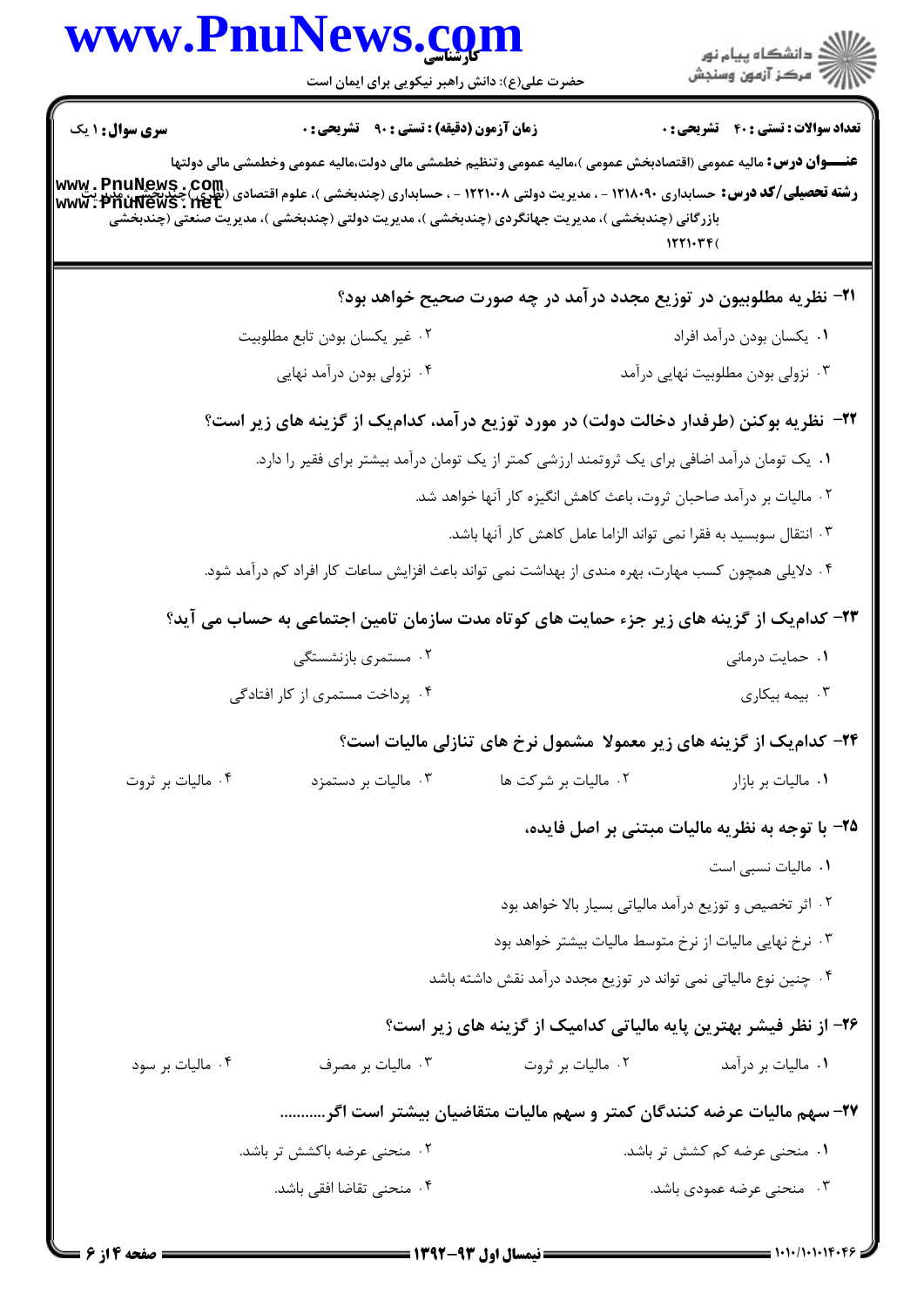| www.PnuNews.com                                                                                                                                                                                                                                 |                                                  |                 |                                                                                                                                    |
|-------------------------------------------------------------------------------------------------------------------------------------------------------------------------------------------------------------------------------------------------|--------------------------------------------------|-----------------|------------------------------------------------------------------------------------------------------------------------------------|
|                                                                                                                                                                                                                                                 | حضرت علی(ع): دانش راهبر نیکویی برای ایمان است    |                 | ِ دانشڪاه پيام نور<br>// مرکز آزمون وسنڊش                                                                                          |
| <b>سری سوال :</b> ۱ یک                                                                                                                                                                                                                          | <b>زمان آزمون (دقیقه) : تستی : ۹۰ تشریحی : 0</b> |                 | <b>تعداد سوالات : تستی : 40 - تشریحی : 0</b>                                                                                       |
| رشته تحصیلی/کد درس: حسابداری ۱۲۱۸۰۹۰ - ، مدیریت دولتی ۱۲۲۱۰۰۸ - ، حسابداری (چندبخشی )، علوم اقتصادی (تطری)چندبخشیم<br>  www . Pnuflews . net<br>بازرگانی (چندبخشی )، مدیریت جهانگردی (چندبخشی )، مدیریت دولتی (چندبخشی )، مدیریت صنعتی (چندبخشی |                                                  |                 | <b>عنــــوان درس:</b> مالیه عمومی (اقتصادبخش عمومی )،مالیه عمومی وتنظیم خطمشی مالی دولت،مالیه عمومی وخطمشی مالی دولتها<br>1221.34( |
|                                                                                                                                                                                                                                                 |                                                  |                 | ۲۸- در بازار رقابتی پس از برقراری سوبسید بر واحد و قیمت در بازار                                                                   |
| ۰۲ سطح تولید و خالص رفاه هر دو کاهش می یابد                                                                                                                                                                                                     |                                                  |                 | ۰۱ سطح تولید و خالص رفاه هر دو افزایش می یابد                                                                                      |
| ۰۴ سطح تولید افزایش و خالص رفاه کاهش می یابد                                                                                                                                                                                                    |                                                  |                 | ٠٣ سطح توليد كاهش و خالص رفاه افزايش مي يابد                                                                                       |
|                                                                                                                                                                                                                                                 |                                                  |                 | ۲۹- تمام مالیات بر قیمت توسط مصرف کننده پرداخت خواهد شد اگر                                                                        |
|                                                                                                                                                                                                                                                 | ۰۲ تقاضا کاملا باکشش باشد.                       |                 | ۰۱ منحنی تقاضا افقی باشد.                                                                                                          |
|                                                                                                                                                                                                                                                 | ۰۴ عرضه کاملا باکشش باشد.                        |                 | ۰۳ عرضه کاملا بی کشش باشد                                                                                                          |
|                                                                                                                                                                                                                                                 |                                                  |                 | ۳۰- صرفه جویی مالیاتی در کدام یک از روش های محاسبه استهلاک بیشتر است؟                                                              |
|                                                                                                                                                                                                                                                 | ۰۲ روش استهلاک صد و پنجاه درصد                   |                 | ٠١. استهلاک خط مستقيم                                                                                                              |
|                                                                                                                                                                                                                                                 | ۰۴ روش استهلاک پنجاه درصد                        |                 | ۰۳ روش استهلاک دویست درصد                                                                                                          |
| ۳۱–اولین تعریف قانونی از بودجه که در تاریخ حقوق مالی و مالیه عمومی ایران ارائه شد، کدامیک از گزینه های زیر                                                                                                                                      |                                                  |                 |                                                                                                                                    |
|                                                                                                                                                                                                                                                 |                                                  |                 | ۰۱ بودجه سندی است که معاملات دخل و خرج مملکتی برای مدت معینی در آن پیش بینی و تصویب می گردد                                        |
|                                                                                                                                                                                                                                                 |                                                  |                 | ۰۲ بودجه برنامه مالی دولت است که برای یک سال مالی تهیه می شود                                                                      |
|                                                                                                                                                                                                                                                 |                                                  |                 | ۰۳ بودجه سند مالی است مربوط به درآمدها و هزینه های دولت                                                                            |
| ۰۴ بودجه سندی است حاوی پیش بینی درآمدها و هزینه های عمومی در ظرف مدت معین در زمان آینده برای وصول هدف های تعیین                                                                                                                                 |                                                  |                 |                                                                                                                                    |
|                                                                                                                                                                                                                                                 |                                                  |                 | ۳۲- کدام یک از موارد زیر جزء مراحل تشکیل دهنده بودجه به حساب <u>نمی آید؟</u>                                                       |
| ۰۴ اجرا                                                                                                                                                                                                                                         | ۰۳ تصویب                                         | ۰۲ تامین اعتبار | ۰۱ تهیه و تنظیم                                                                                                                    |
|                                                                                                                                                                                                                                                 |                                                  |                 | ۳۳- بودجه ارزی دولت توسط کدامیک از گزینه های زیر تهیه می شود؟                                                                      |
| ۰۲ کمیسیون تخصیص ارز                                                                                                                                                                                                                            |                                                  |                 | ٠١ وزارت اقتصاد و دارايي                                                                                                           |
|                                                                                                                                                                                                                                                 | ۰۴ وزارت نفت                                     |                 | ۰۳ رئیس جمهور                                                                                                                      |
|                                                                                                                                                                                                                                                 |                                                  |                 | ۳۴- پس از تعدیل و انجام تغییرات لازم، لایحه بودجه توسط چه کسی در جلسه علنی مجلس مطرح می شود؟                                       |
|                                                                                                                                                                                                                                                 | ۰۲ مخبر کمیسیون بودجه مجلس                       |                 | ۰۱ مخبر کمیسیون بودجه دولت                                                                                                         |
|                                                                                                                                                                                                                                                 | ۰۴ شورای پول و اعتبار                            |                 | ۰۳ رئیس مجلس                                                                                                                       |
| <b>: صفحه 5 از 6</b>                                                                                                                                                                                                                            | <b>= نیمسال اول ۹۳-۱۳۹۲ =</b>                    |                 |                                                                                                                                    |